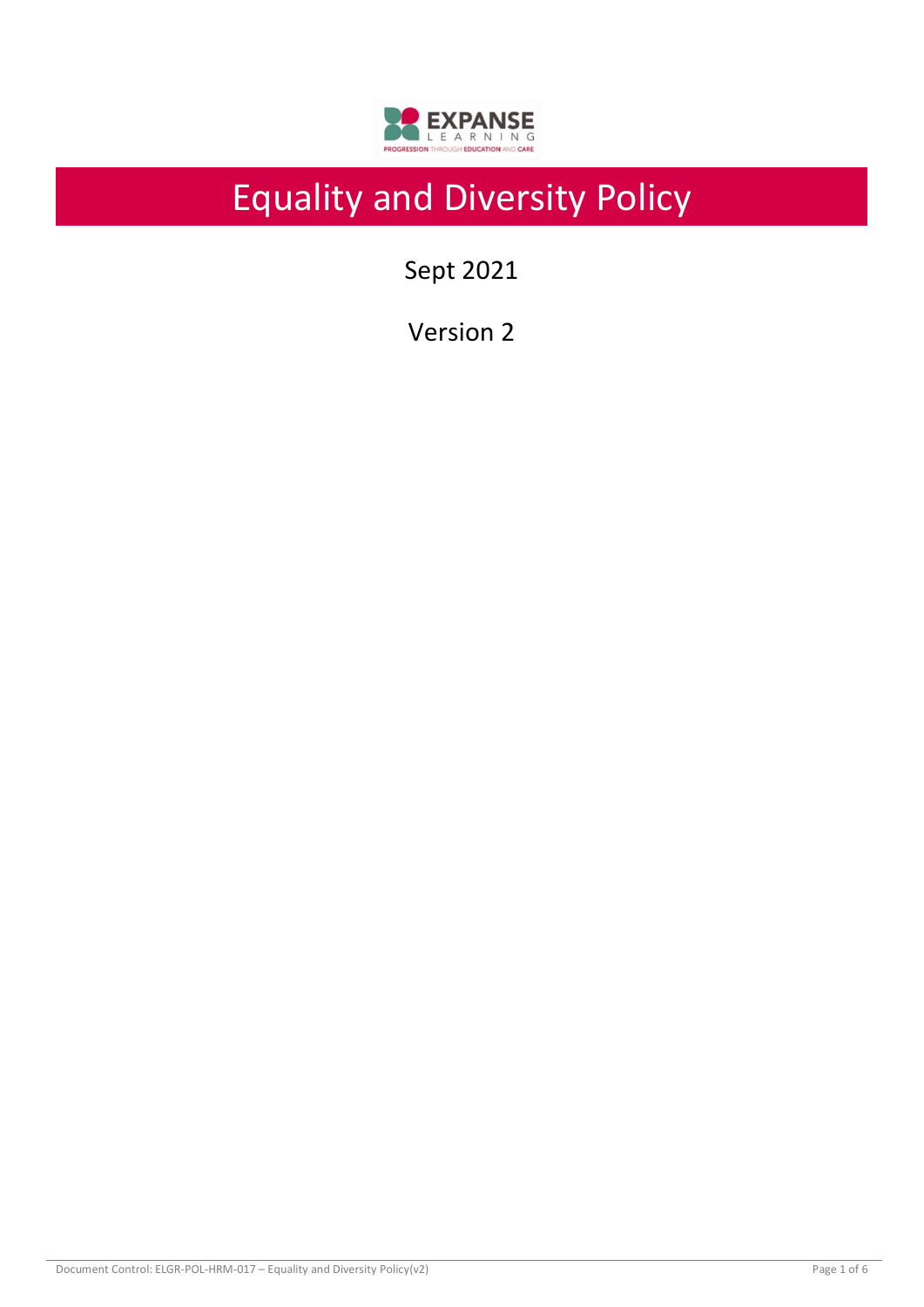# **1. Scope**

## All employees of Expanse Learning

## **2. Statement /Principles**

This policy outlines the commitment of both staff and Governors to promote equality across Expanse Learning. This involves tackling the barriers which could lead to unequal outcomes. We strive to promote equality of access and opportunity. We will celebrate and value diversity across Expanse Learning.

We believe that equality at Expanse Learning should permeate all aspects of life and is the responsibility of every member of the team at Expanse Learning. Everyone should feel safe, secure, valued and of equal worth.

At Expanse Learning equality is a key principle for treating all people fairly irrespective of their gender, ethnicity, disability, religious beliefs/faith tradition, sexual orientation, age or any other of the protected characteristics (Equality Act 2010).

Expanse Learning embrace the duties set out in the Equality Act 2010 including:

- o eliminating discrimination
- o fostering good relationship
- o advancing equality of opportunity.

We will not discriminate against, harass or victimise any member of our team, or student, prospective student or their families, due to:

- o Age
- o Disability
- o Gender reassignment
- o Marriage or civil partnership
- o Pregnancy and maternity
- o Race
- o Religion or belief
- o Sex
- o Sexual orientation

In addition, we respect the rights of carers.

Expanse Learning aims to promote students' spiritual, moral, social, and cultural development, with special emphasis on promoting equality, diversity and inclusion, whilst eradicating prejudicial incidents for students and staff. Expanse Learning is committed to not only eliminating discrimination, but also increasing understanding and appreciation of diversity.

#### **3. When does this policy apply?**

This policy applies to all conduct within Expanse Learning and also to conduct outside of the organisation (e.g. at meetings, social events and social interactions with colleagues/students) or which may impact on Expanse Learnings reputation (e.g. the expression of views on social media, contrary to the commitments expressed in this policy, that could be linked to Expanse Learning).

# **4. Aims to eradicate discrimination**

Expanse Learning believes that a greater level of success from students and staff can be achieved by realising the uniqueness of individuals. Expanse Learning is committed to creating a prejudice-free environment where individuals feel confident and at ease. This environment will be achieved by:

- o Raising awareness of difference
	- o Developing a solution focussed approach to inclusion
	- o Being respectful
	- o Always treating everyone fairly
	- o Developing an understanding of diversity and the benefits it can have
	- o Adopting an inclusive attitude
	- o Adopting an inclusive curriculum that is accessible to all
	- o Encouraging compassion and open-mindedness

We are committed to having a balanced and fair curriculum. We believe that our students should be exposed to ideas and concepts that may challenge their understanding to help ensure that students learn to become more accepting and inclusive of others. Challenging and controversial concepts will be delivered in a way that prevents discrimination, and instead promotes inclusive attitudes. We will also respect the right of parents to withdraw their children from classes which pose conflicts to their own beliefs.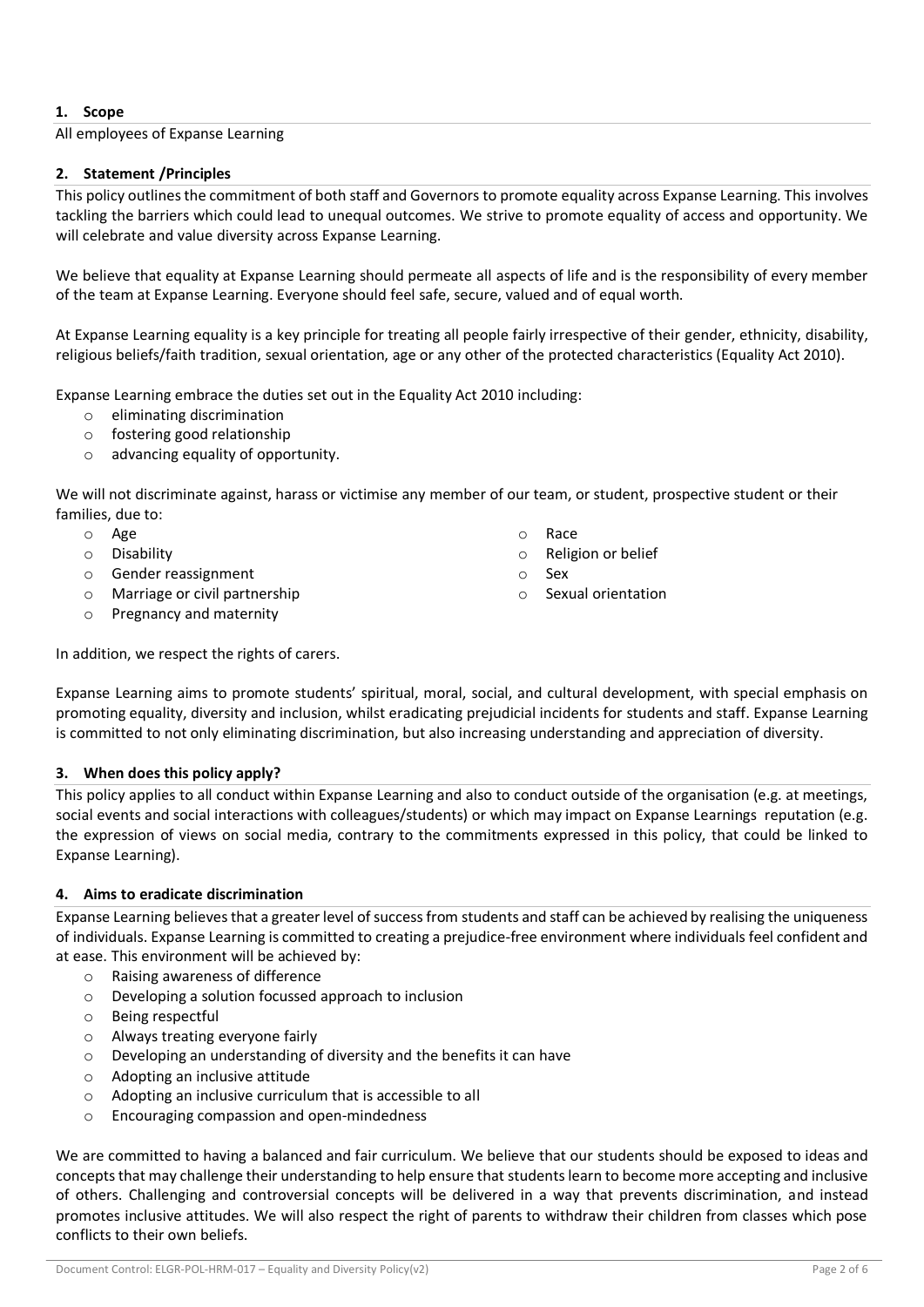# **5. Dealing with prejudice**

Expanse Learning does not tolerate any form of prejudice-related incident. Whether direct or indirect, we treat discrimination against all stakeholders of Expanse Learning with the utmost severity. When an incident is reported through a thorough reporting procedure Expanse Learning is devoted to ensuring appropriate action is taken and a resolution is put into place which is both fair and firm.

All prejudice related incidents are recorded and reported to Expanse Learning Governing Body on a termly basis.

At Expanse Learning, our students are taught to be:

- o Understanding of others
- o Celebratory of cultural diversity
- o Eager to reach their full potential
- o Inclusive
- o Aware of what constitutes discriminatory behaviour

Expanse Learnings employees will not:

- o Discriminate against any member of the organisation
- o Treat other members of the organisation unfairly

Expanse Learnings employee's will:

- o Promote diversity and equality
- o Encourage and adopt an inclusive attitude
- o Lead by example
- o Follow company values and behaviours (Refer to the Staff Code of conduct Policy)

## **6. Equality and dignity in the workplace**

Every member of staff is entitled to a working environment that promotes dignity, equality and respect for all. Expanse Learning will not tolerate any acts of unlawful or unfair discrimination (including harassment) committed against an employee, contractor, job applicant or visitor because of a protected characteristic:

- o Age
- o Disability
- o Gender reassignment
- o Marital or civil partnership
- o Pregnancy or maternity
- o Race, colour, nationality, ethnic or national origin
- o Religion or belief
- o Gender
- o sexual orientation

Equality of opportunity and non-discrimination extends to the treatment of all members of Expanse Learning. All staff members are obliged to act in accordance will the organisations various policies relating to equality.

We will guarantee that no redundancy is the result of direct or indirect prejudice. All disciplinary procedures are nonprejudicial, whether they result in warnings, dismissal, or any other disciplinary action.

Prejudice, in any form, is not tolerated at Expanse Learning and we are continuously working towards a more accepting and respectful environment for our community.

Discrimination on the basis of work pattern (part-time working, fixed term contract, flexible working) which is unjustifiable will also not be tolerated.

All employees will be encouraged to develop their skills and fulfil their potential and to take advantage of training, development and progression opportunities at Expanse Learning. Selection for employment, promotion, training, or any other benefit will be on the basis of aptitude and ability.

No form of intimidation, bullying or harassment will be tolerated. If you believe that you may have suffered discrimination because of any of the above protected characteristics, you should consider the appropriateness and feasibility of attempted informal resolution by discussion in the first instance with your line manager or another colleague in a relevant position of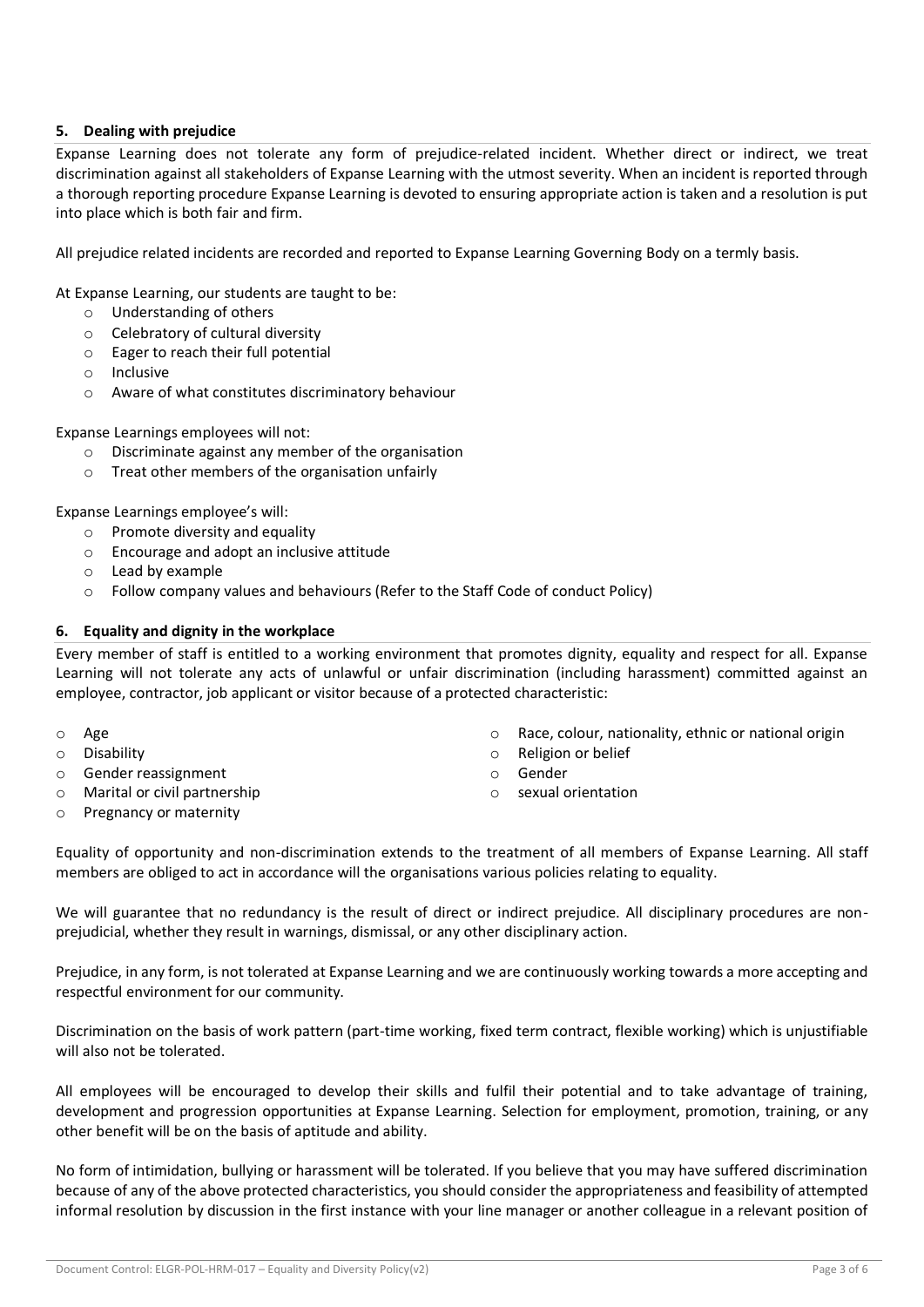seniority. You may decide in the alternative to raise the matter through Expanse Learnings Harassment Policy or Grievance Policy. For types of discrimination see the Annex to this policy.

Allegations regarding potential breaches of this policy will be treated in confidence and investigated in accordance with the appropriate procedure. Expanse Learning will ensure that individuals who make such allegations in good faith will not be victimised or treated less favourably as a result. However, false allegations of a breach of this policy which are found to have been made in bad faith will be dealt with under Expanse Learning Disciplinary Policy.

A person found to have breached this policy may be subject to disciplinary action under Expanse Learning Disciplinary Policy. Staff may also be personally liable for any acts of discrimination prohibited by this policy that they commit, meaning that they can be sued by the victim.

## *We set out below some specific areas of application:*

- *a. Recruitment -* Selection for employment at Expanse Learning will be on the basis of aptitude and ability. Further detail is set out in Expanse Learning's Safer Recruitment Policy. Where possible, Expanse Learning will capture applicants' diversity demographics as part of its recruitment processes to promote the elimination of unlawful discrimination, offering reasonable adjustments wherever necessary.
- **b.** *Training* You may also be required to participate in training and development activities from time to time, to encourage the promotion of the principles of this policy.
- *c. Promotion -* All promotion decisions will be made on the basis of merit and will not be influenced by any of the protected characteristics listed above. Promotion opportunities will be monitored to ensure equality of opportunity at all levels. Where appropriate, steps will be taken to identify and remove unnecessary or unjustifiable barriers to promotion.
- *d. During employment -* The terms and conditions of employment and facilities available to Expanse Learning employees will be reviewed on a regular basis to ensure that access is not restricted by unlawful means and to provide appropriate conditions to meet the additional needs of disadvantaged or under-represented groups. Expanse Learning will promote opportunities for staff to discuss any reasonable adjustment that are required to ensure that staff can fulfil their potential.

#### **7. Monitoring and Review**

This policy will be reviewed on an ongoing basis by Expanse Learning to assess its effectiveness and may be amended from time to time.

**Impact of non-compliance**

*5*

| Staff:                                        |                    |                                                                                                     | Disciplinary action, Support, Action Plan |                          |               |                          |
|-----------------------------------------------|--------------------|-----------------------------------------------------------------------------------------------------|-------------------------------------------|--------------------------|---------------|--------------------------|
| Student:                                      |                    |                                                                                                     | Not applicable                            |                          |               |                          |
| Legislation/organisational:                   |                    | statutory and non-regulated compliance. Prosecution, Staff Retention, Poor employee performance etc |                                           |                          |               |                          |
| Compliance lead:                              |                    | <b>Shared Services</b>                                                                              |                                           |                          |               |                          |
| <b>Policy Reference:</b>                      |                    | ELGR-POL-HRM-017                                                                                    |                                           |                          |               |                          |
| Version:                                      |                    | 2                                                                                                   |                                           |                          |               |                          |
| <b>Agreed policy location:</b>                |                    | DatabridgeMIS and Expanse Learning Webpage                                                          |                                           |                          |               |                          |
| Does the policy require Governor approval?    |                    |                                                                                                     | Yes                                       |                          |               |                          |
| <b>Approval</b>                               |                    |                                                                                                     |                                           |                          |               |                          |
|                                               | <b>Prepared by</b> |                                                                                                     | Approved by                               | <b>Counter Signatory</b> |               | <b>Governor Approval</b> |
| <b>Scott Roberts</b>                          |                    | Tony Brown                                                                                          |                                           | Karl Wane                | Dave Thompson |                          |
| 01/09/2021                                    |                    | 01/09/2021                                                                                          |                                           | 01/09/2021               | 01/09/2021    |                          |
|                                               |                    |                                                                                                     |                                           |                          |               |                          |
| <b>Head of Shared Services</b>                |                    |                                                                                                     | CEO                                       | Director of College      | Governor      |                          |
| <b>Version Control</b>                        |                    |                                                                                                     |                                           |                          |               |                          |
| Version                                       | Date               |                                                                                                     | <b>Revision</b>                           |                          |               | <b>Review Date</b>       |
| $\mathbf{1}$                                  | 01/09/2020         | First issue                                                                                         |                                           |                          |               | 31/8/2021                |
| 01/09/2021<br>$\mathbf{z}$<br>Policy Reviewed |                    |                                                                                                     |                                           |                          | 31/08/2022    |                          |
| 3                                             |                    |                                                                                                     |                                           |                          |               |                          |
| 4                                             |                    |                                                                                                     |                                           |                          |               |                          |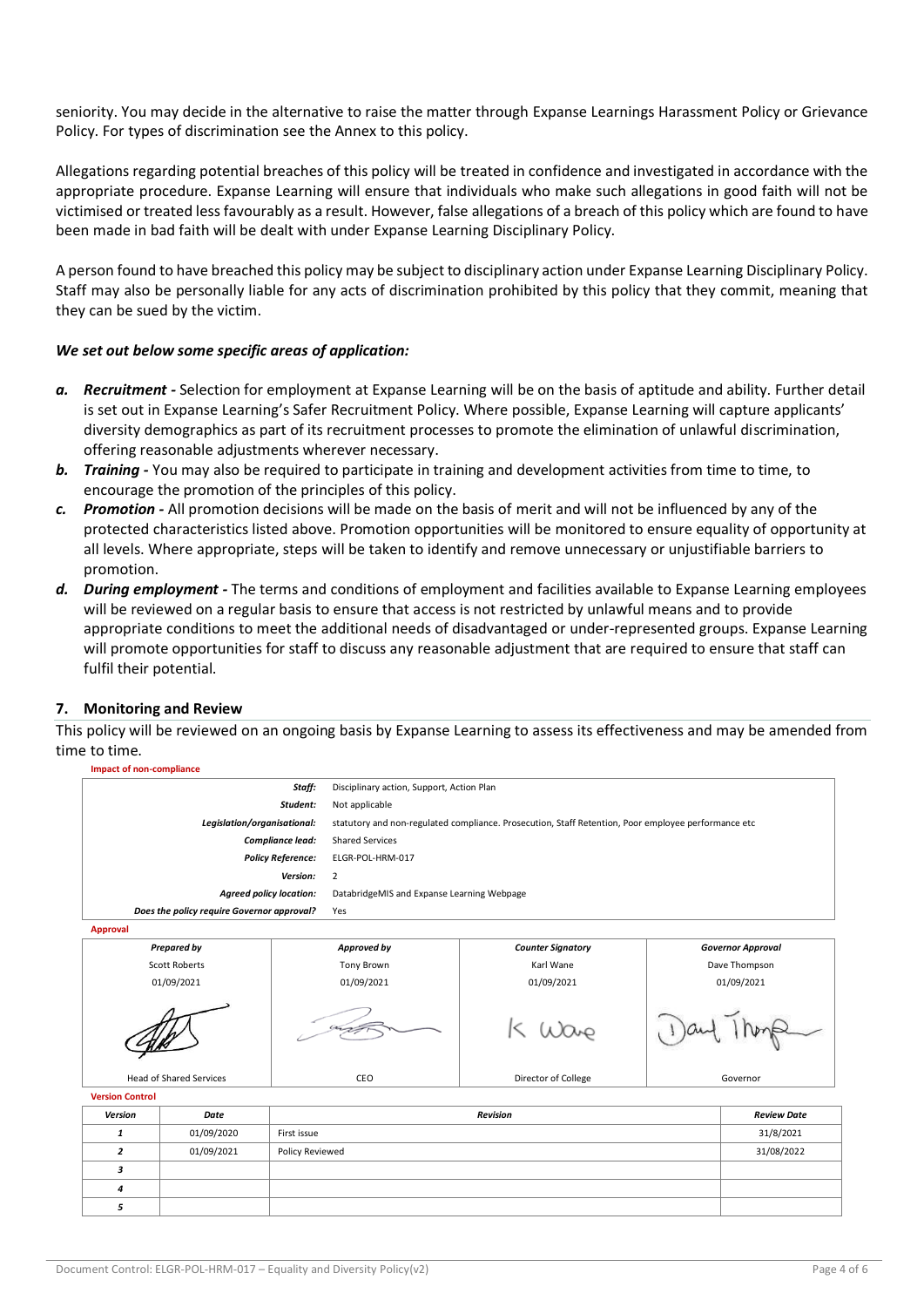# **Appendix 1 -** Types of discrimination

There are various types of discrimination prohibited by this policy.

The main types are:

## **A. Direct discrimination**

Direct discrimination occurs where one person is treated less favourably than another because of a protected characteristic set out in this policy. By way of example, refusing to promote a pregnant employee on the basis that she is shortly due to go on maternity leave would be direct discrimination on the protected characteristic of the employee's sex.

Other types of direct discrimination are:

- $\circ$  Associative discrimination this is direct discrimination against someone because they associate with another person who possesses a protected characteristic. For example, an employee is discriminated against because his/her son is disabled.
- o Perceptive discrimination this is direct discrimination against an individual because others think they possess a particular protected characteristic. For example, where co-workers believe the individual is gay. It applies even if the person does not actually possess that characteristic.

#### **B. Indirect discrimination**

Indirect discrimination occurs when an unjustifiable requirement or condition is applied, which appears to be the same for all, but which has a disproportionate, adverse effect on one group of people. This is discrimination even though there was no intention to discriminate. For example, a requirement for UK based qualifications could disadvantage applicants who have obtained their qualifications outside of the UK; this could amount to indirect discrimination on the grounds of race.

#### **C. Victimisation**

Victimisation is where an employee is treated less favourably than others because they have asserted legal rights against Expanse Learning or assisted a colleague in doing so. For example, victimisation may occur where an employee has raised a genuine grievance against Expanse Learning and is demoted as a result.

#### **D. Harassment**

Harassment is "unwanted conduct related to a relevant protected characteristic, which has the purpose or effect of violating an individual's dignity or creating an intimidating, hostile, degrading, humiliating or offensive environment for that individual." It is important to remember that it is not the intention of the harasser but how the recipient perceives their behaviour, which determines whether harassment has occurred. Please see Expanse Learning's Harassment Policy, for further details of how Expanse Learning will deal with bullying and harassment.